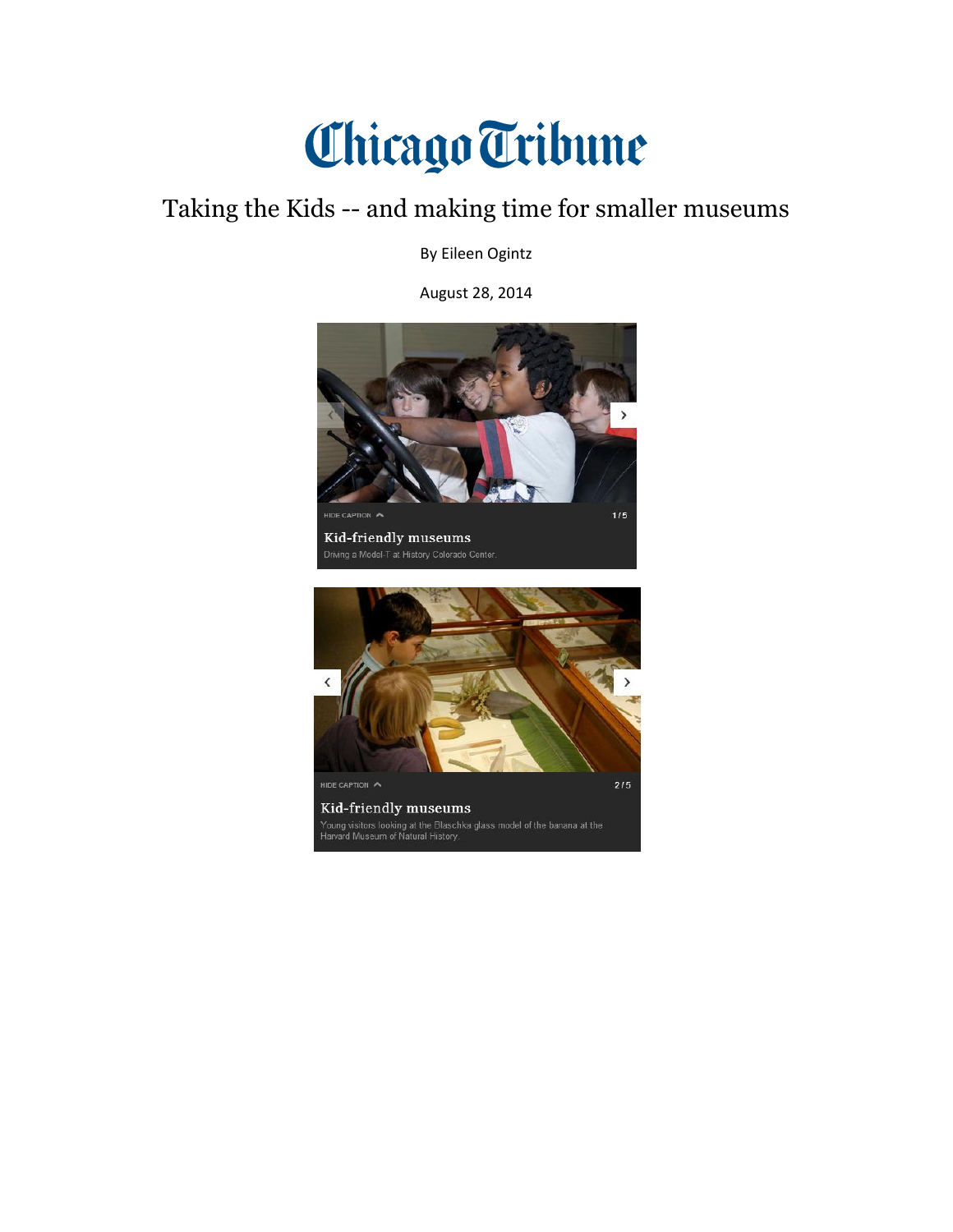

## Kid-friendly museums

Father and son Claymation project at the Children's Creativity Museum in





Let's play!

In one room the kids are busy making creatures out of clay and then seeing them come to life in a Claymation movie they create with a computer program and different backdrops; in another, they're performing in music videos.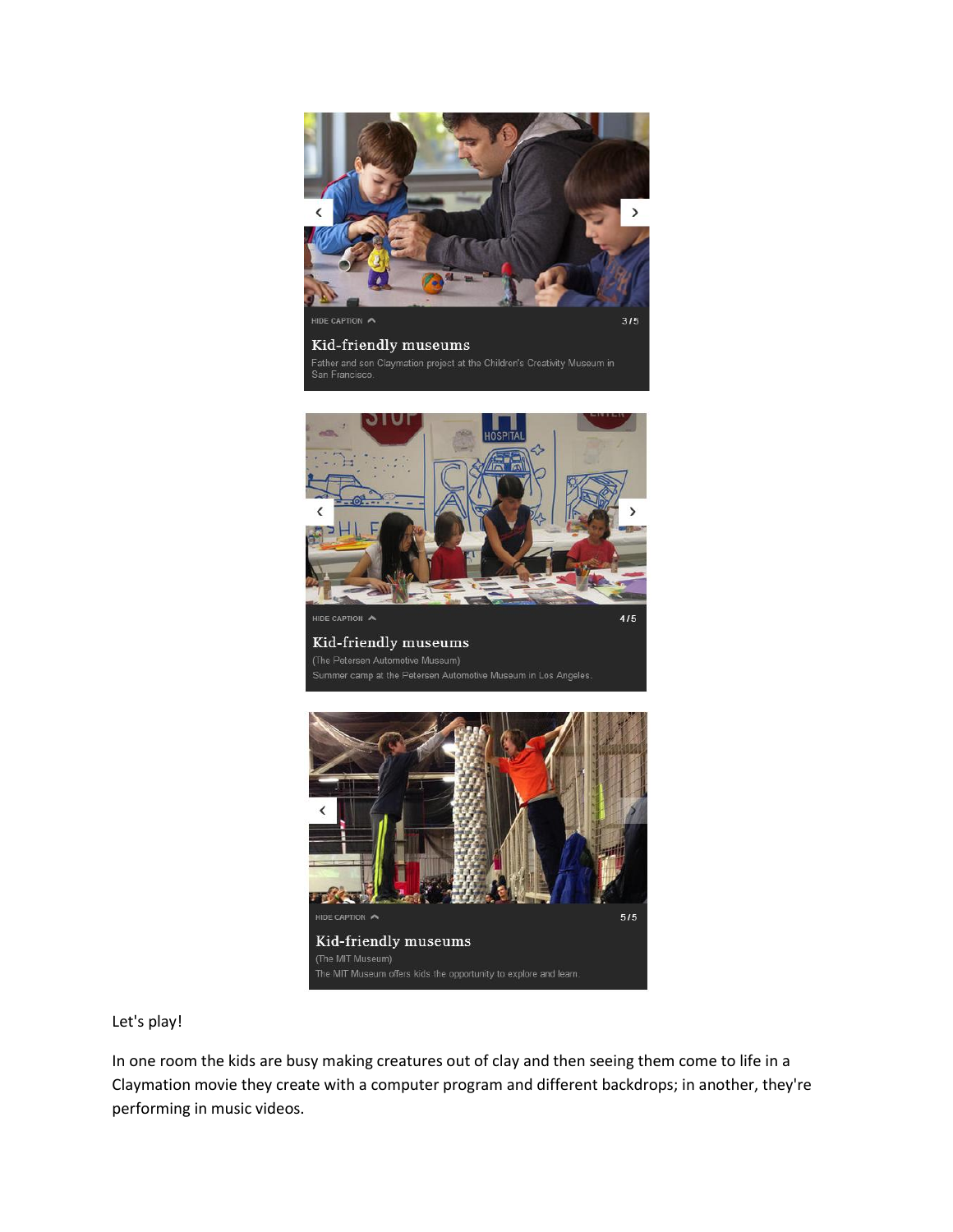They are working at a LEGO wall and making their faces look silly with Photoshop.

"This doesn't feel like a museum," said Ilan Bachmann, 11. "It's like a big indoor playground."

Welcome to the Children's Creativity Museum in downtown San Francisco right at Yerba Buena Gardens, which is unlike any children's museum I've ever seen. For one thing, it appeals to all ages. "I love it here," said Rena Victoria, 16, who was busy meeting a challenge, creating something only with the ingredients in a Mystery Box in the Innovation Lab.

"I like how no one has to tell you what to do," said Nyxa Aquina-Thomas, 11. "You let your imagination go free and no one tells you don't touch!"

Sure San Francisco has lots of wonderful museums -- the hands-on Exploratorium (read what I wrote about a recent visit here) and the California Academy of Sciences, among them -- that are always packed with families. But I realized when I stopped at the Children's Creativity Museum near where I was staying, how much fun a visit to a smaller museum can be for visiting families.

You're bound to meet local families. You may learn something about the culture and traditions of the city you are visiting. You won't feel guilty if you duck out after an hour -- if you can get the kids to leave.

Maybe you have one last weekend -- or week -- before the kids start school. Maybe friends or relatives are visiting -- or maybe you're visiting them. Take the time to explore some museums and attractions, based on the kids' interests -- cars, arts, local history, science and math -- and the neighborhoods that surround them. Sign on for a special workshop.

Here are some of my favorites across the country:

In New York, don't miss the Tenement Museum on the Lower East Side, the place to learn about the history not only of this neighborhood, but of the pivotal role it has played -- and continues to play -- in New York City's immigrant history. The museum tells the stories of the people who have lived and worked at 97 Orchard Street where the museum is located from the time it was built in 1863. Over the years, it was home to nearly 7,000 immigrants -- Germans, Irish, Italians and Irish among them. Another hit with visiting families is the interactive The Museum of Mathematics.

In Denver, everyone visiting should stop at History Colorado Center downtown, which makes Colorado history relevant and gives those families visiting a way to connect with Coloradoans past and present, whether "driving" a Model-T, "visiting" a pioneer town or pushing the 7-foot-tall "Time Machines" that Colorado Artist Steven Weitzman created around the Great Map of Colorado that is embedded in the floor of the museum's atrium. As you move the "Time Machine" around and hit a hot spot in the floor, it will tell you stories from that part of the state at different times. (FYI: The Grand Hyatt Denver, just a couple of blocks away, is offering a new Parents Stay Free Package starting at \$213 for two adults and two children. The offer is valid now through December 30, 2014.)

In Chicago, the DuSable Museum of African American History is the oldest museum dedicated to African-American history, culture and art. The museum is free on Sundays. Check out the exhibit on the history